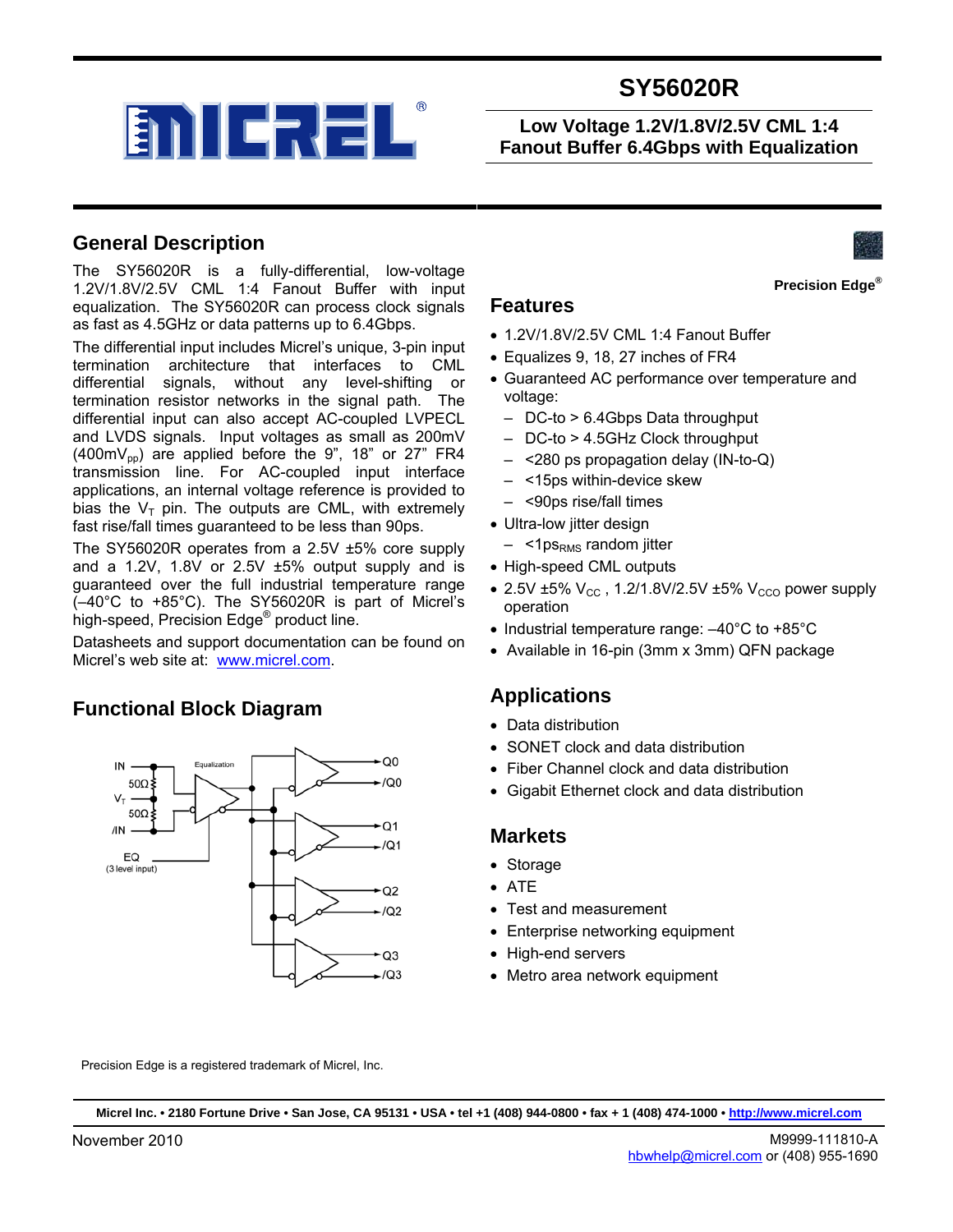# **Ordering Information**

| <b>Part Number</b>       | Package Type | <b>Operating Range</b> | <b>Package Marking</b>               | <b>Lead Finish</b> |
|--------------------------|--------------|------------------------|--------------------------------------|--------------------|
| SY56020RMG               | OFN-16       | Industrial             | R020 with Pb-Free bar-line indicator | NiPdAu<br>Pb-Free  |
| $SY56020$ RMGTR $^{(2)}$ | OFN-16       | Industrial             | R020 with Pb-Free bar-line indicator | NiPdAu<br>Pb-Free  |

#### **Notes:**

1. Contact factory for die availability. Dice are guaranteed at  $T_A = 25^{\circ}$ C, DC Electricals only.

2. Tape and Reel.

# **Pin Configuration**



**16-Pin QFN**

## **Truth Table**

| EQ           | <b>Equalization FR4 6mil Stripline</b> |
|--------------|----------------------------------------|
| I OW         | a"                                     |
| <b>FLOAT</b> | 18"                                    |
| HIGH         | 27"                                    |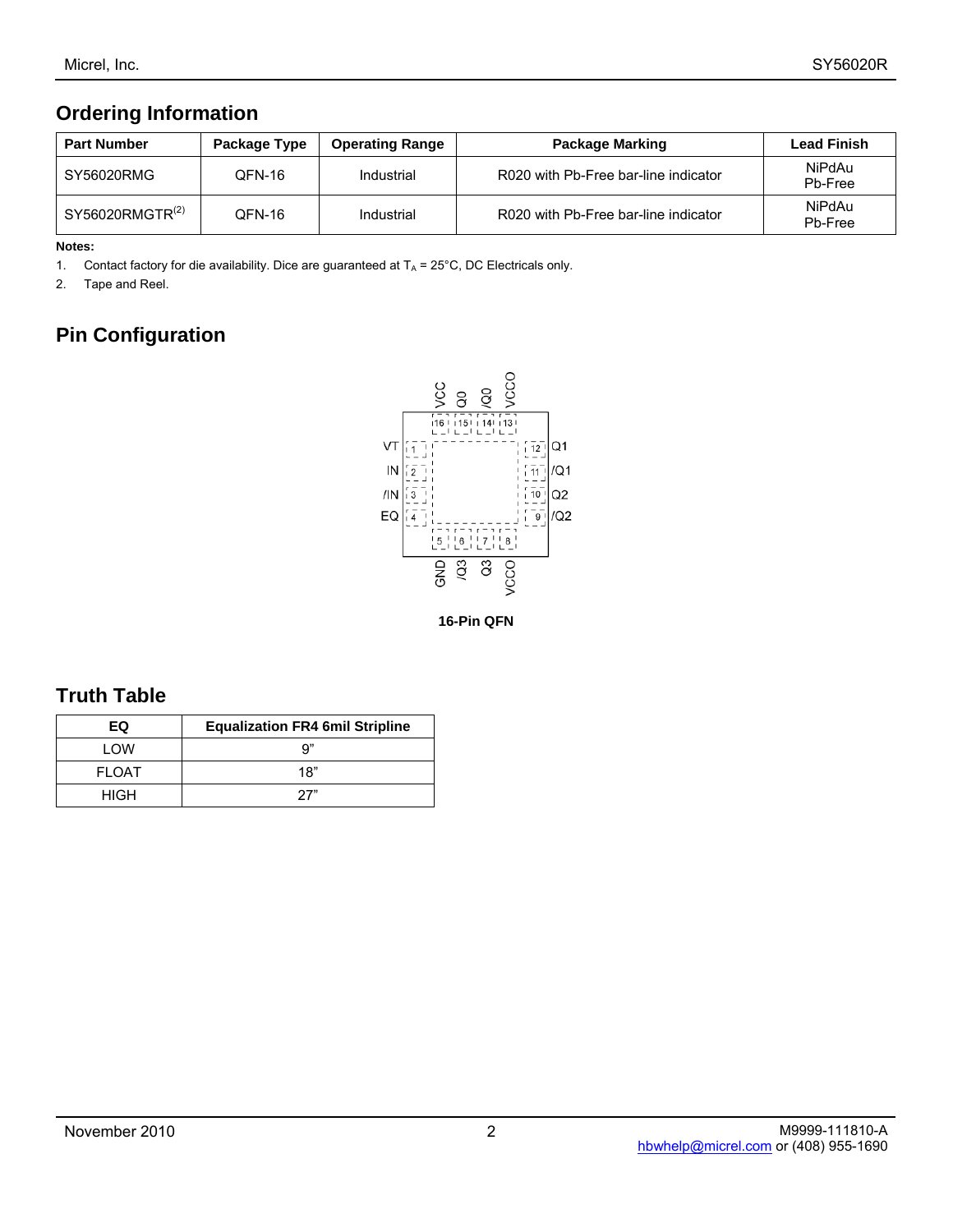# **Pin Description**

| <b>Pin Number</b> | <b>Pin Name</b>     | <b>Pin Function</b>                                                                                                                                                                                                                                                                                                                                                                                                    |  |
|-------------------|---------------------|------------------------------------------------------------------------------------------------------------------------------------------------------------------------------------------------------------------------------------------------------------------------------------------------------------------------------------------------------------------------------------------------------------------------|--|
| 2,3               | IN, /IN             | Differential Input: Signals as small as 200mV $V_{PK}$ (400mV <sub>PP</sub> ) applied to the input of 9, 18 or 27<br>inches 6mil FR4 stripline transmission line are then terminated with this differential input. Each input<br>pin internally terminates with $50\Omega$ to the VT pin.                                                                                                                              |  |
| 1                 | <b>VT</b>           | Input Termination Center-Tap: Each side of the differential input pair terminates to VT pin. This pin<br>provides a center-tap to a termination network for maximum interface flexibility. An internal high<br>impedance resistor divider biases VT to allow input AC-coupling. For AC-coupling, bypass VT with<br>0.1µF low-ESR capacitor to $V_{\text{CC}}$ . See "Interface Applications" subsection and Figure 2a. |  |
| 4                 | EQ                  | Three level input for equalization control. High, float, low.                                                                                                                                                                                                                                                                                                                                                          |  |
| 16                | <b>VCC</b>          | Positive Power Supply: Bypass with $0.1\mu$ F//0.01 $\mu$ F low-ESR capacitors as close to the V <sub>CC</sub> pins as<br>possible. Supplies input and core circuitry.                                                                                                                                                                                                                                                 |  |
| 8,13              | <b>VCCO</b>         | Output Supply: Bypass with $0.1\mu$ F//0.01 $\mu$ F low-ESR capacitors as close to the V <sub>CCO</sub> pins as<br>possible. Supplies the output buffers.                                                                                                                                                                                                                                                              |  |
| 5                 | GND,<br>Exposed pad | Ground: Exposed pad must be connected to a ground plane that is the same potential as the<br>ground pins.                                                                                                                                                                                                                                                                                                              |  |
| 15,14             | Q0, /Q0             |                                                                                                                                                                                                                                                                                                                                                                                                                        |  |
| 12,11             | Q1, /Q1             | CML Differential Output Pairs: Differential buffered copy of the input signal. The output swing is                                                                                                                                                                                                                                                                                                                     |  |
| 10,9              | Q2, /Q2             | typically 390mV. See "Interface Applications" subsection for termination information.                                                                                                                                                                                                                                                                                                                                  |  |
| 7,6               | Q3, /Q3             |                                                                                                                                                                                                                                                                                                                                                                                                                        |  |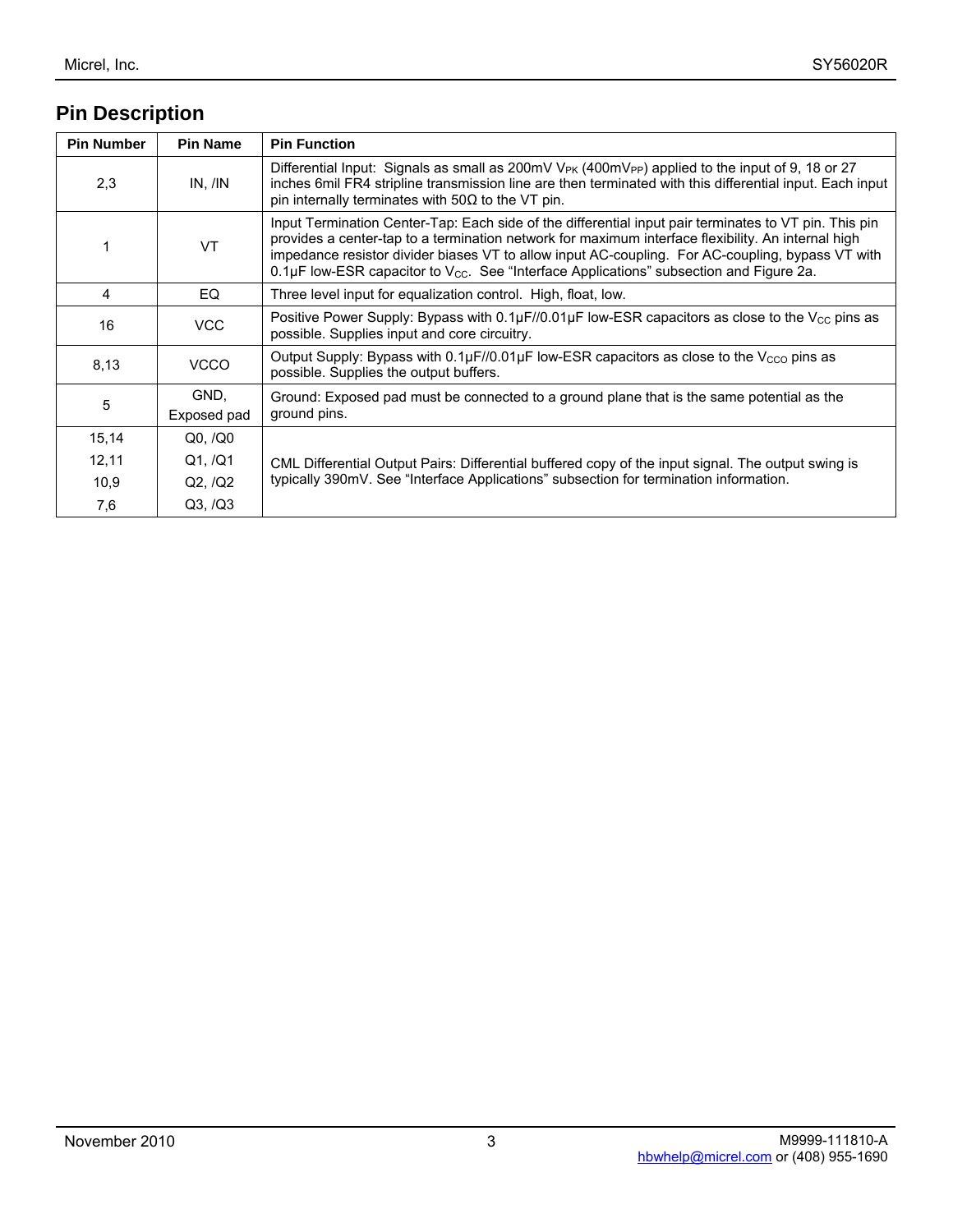# **Absolute Maximum Ratings(1)**

| CML Output Voltage (V <sub>OUT</sub> ) 0.6V to 3.0V |  |
|-----------------------------------------------------|--|
| Current $(V_T)$                                     |  |
| Source or Sink on VT pin±100mA                      |  |
| <b>Input Current</b>                                |  |
| Source or Sink Current on (IN, /IN) ±50mA           |  |
| Maximum Operating Junction Temperature 125°C        |  |
| Lead Temperature (soldering, 20sec.) 260°C          |  |
|                                                     |  |
|                                                     |  |

# **Operating Ratings(2)**

| <b>OFN</b> |  |
|------------|--|
|            |  |
|            |  |

# **DC Electrical Characteristics(4)**

 $T_A = -40^{\circ}$ C to +85°C, unless otherwise stated.

| Symbol                | <b>Parameter</b>                                   | <b>Condition</b>                                         | Min.  | Typ. | Max.         | <b>Units</b> |
|-----------------------|----------------------------------------------------|----------------------------------------------------------|-------|------|--------------|--------------|
|                       |                                                    | $V_{\rm CC}$                                             | 2.375 | 2.5  | 2.625        |              |
| $V_{\rm CC}$          | Power Supply Voltage Range                         | V <sub>CCO</sub>                                         | 1.14  | 1.2  | 1.26         | $\vee$       |
|                       |                                                    | V <sub>CCO</sub>                                         | 1.7   | 1.8  | 1.9          |              |
|                       |                                                    | V <sub>cco</sub>                                         | 2.375 | 2.5  | 2.625        |              |
| $I_{\rm CC}$          | Power Supply Current                               | Maximum $V_{CC}$ .                                       |       | 60   | 85           | mA           |
| <b>I</b> cco          | Power Supply Current                               | No Load. Maximum V <sub>cco</sub> .                      |       | 64   | 84           | mA           |
| $R_{IN}$              | Input Resistance<br>$(IN-to-VT, /IN-to-VT)$        |                                                          | 45    | 50   | 55           | Ω            |
| $R_{\text{DIFF\_IN}}$ | Differential Input Resistance<br>$(IN-to-/IN)$     |                                                          | 90    | 100  | 110          | Ω            |
| V <sub>IH</sub>       | Input HIGH Voltage (IN, /IN)                       | IN, <i>IN</i>                                            | 1.42  |      | $V_{\rm CC}$ | V            |
| $V_{IL}$              | Input LOW Voltage (IN, /IN)                        | IN, <i>IN</i><br>$1.22V = 1.7 - 0.475$                   | 1.22  |      | $V_{H}$ –0.2 | $\vee$       |
| $V_{IN}$              | Input Voltage Swing (IN, /IN)                      | See Figure 3a, applied to input of<br>transmission line. | 0.2   |      | 1.0          | $\vee$       |
| V <sub>DIFF_IN</sub>  | Differential Input Voltage Swing<br>$( IN - /IN )$ | See Figure 3b, applied to input of<br>transmission line. | 0.4   |      | 2.0          | V            |
| $V_{\text{T}\_IN}$    | Voltage from Input to $V_T$                        |                                                          |       |      | 1.28         | $\vee$       |

**Notes:** 

1. Permanent device damage may occur if absolute maximum ratings are exceeded. This is a stress rating only and functional operation is not implied at conditions other than those detailed in the operational sections of this data sheet. Exposure to absolute maximum ratings conditions for extended periods may affect device reliability.

2. The data sheet limits are not guaranteed if the device is operated beyond the operating ratings.

3. Package thermal resistance assumes exposed pad is soldered (or equivalent) to the device's most negative potential on the PCB.  $\psi_{JB}$  and  $\theta_{JA}$  values are determined for a 4-layer board in still-air number, unless otherwise stated.

4. The circuit is designed to meet the DC specifications shown in the above table after thermal equilibrium has been established.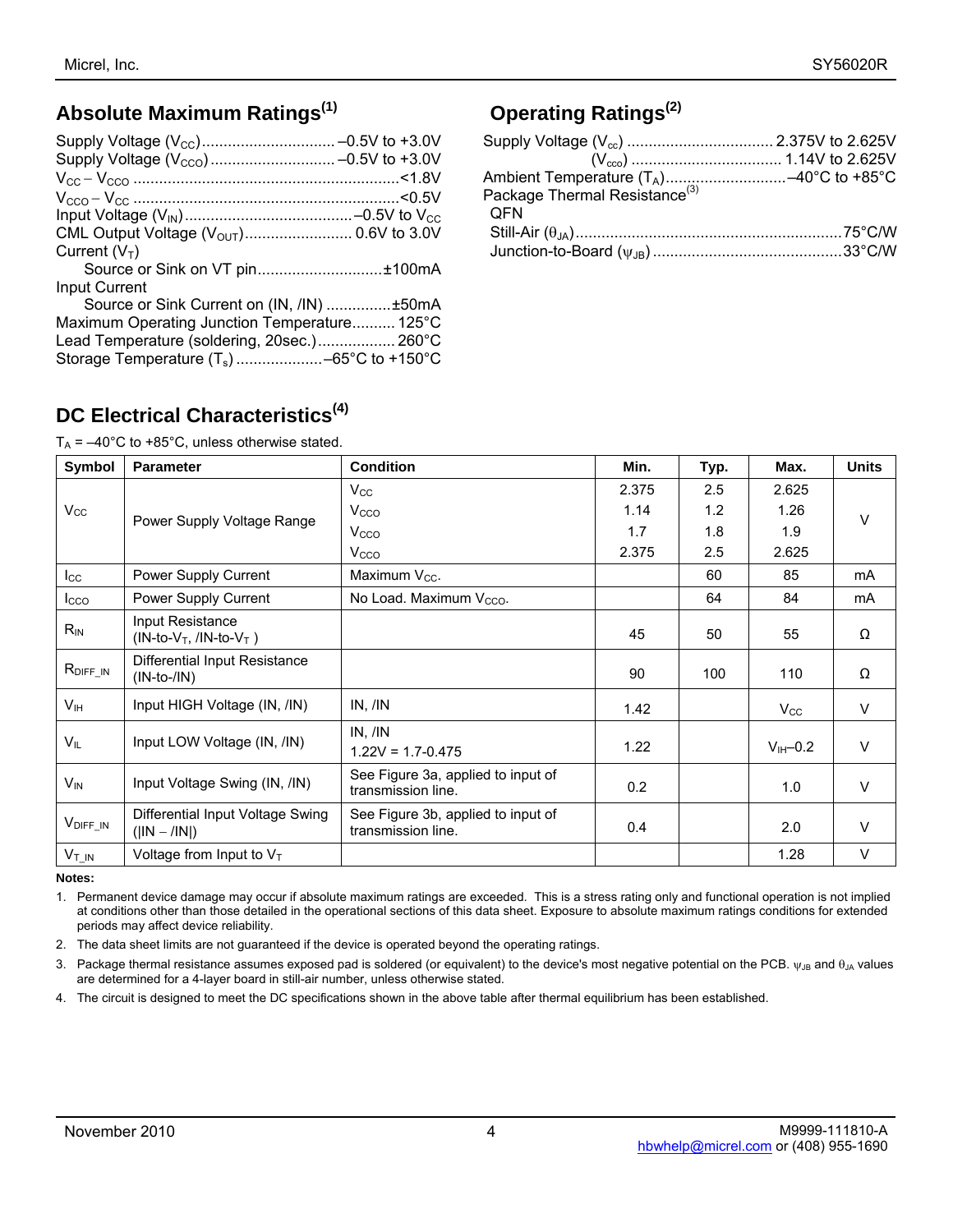# **CML Outputs DC Electrical Characteristics(5)**

 $V_{\text{CCO}}$  = 1.14V to 1.26V R<sub>L</sub> = 50 $\Omega$  to  $V_{\text{CCO}}$ 

 $V_{\text{CCO}}$  = 1.7V to 1.9V, 2.375V to 2.625V, R<sub>L</sub> = 50Ω to V<sub>CCO</sub> or 100Ω across the outputs.

 $V_{CC}$  = 2.375V to 2.625V;  $T_A$  = -40°C to +85°C, unless otherwise stated.

| <b>Symbol</b>          | Parameter                         | <b>Condition</b>                        | Min.                    | Typ.                 | Max.         | <b>Units</b> |
|------------------------|-----------------------------------|-----------------------------------------|-------------------------|----------------------|--------------|--------------|
| Vон                    | Output HIGH Voltage               | $R_L$ = 50 $\Omega$ to V <sub>CCO</sub> | $V_{\text{CC}} - 0.020$ | $V_{\rm CC}$ – 0.010 | $V_{\rm CC}$ |              |
| <b>V<sub>OUT</sub></b> | Output Voltage Swing              | See Figure 3a                           | 300                     | 390                  | 475          | mV           |
| VDIFF OU               | Differential Output Voltage Swing | See Figure 3b                           | 600                     | 780                  | 950          | mV           |
| $R_{OUT}$              | Output Source Impedance           |                                         | 45                      | 50                   | 55           |              |

# **Three Level EQ Input DC Electrical Characteristics(5)**

 $V_{\text{CC}}$  = 2.375V to 2.625V; T<sub>A</sub> =  $-40^{\circ}$ C to +85°C, unless otherwise stated.

| Symbol          | <b>Parameter</b>   | <b>Condition</b>      | Min.                  | Typ. | Max.           | <b>Units</b> |
|-----------------|--------------------|-----------------------|-----------------------|------|----------------|--------------|
| V <sub>IH</sub> | Input HIGH Voltage |                       | $V_{\text{CC}}$ – 0.3 |      | $\rm V_{CC}$   |              |
| $V_{\parallel}$ | Input LOW Voltage  |                       |                       |      | $V_{FF}$ + 0.3 |              |
| Iін             | Input HIGH Current | $V_{IH} = V_{CC}$     |                       |      | 400            | μA           |
|                 | Input LOW Current  | $V_{\parallel}$ = GND | -480                  |      |                | μA           |

**Note:** 

5. The circuit is designed to meet the DC specifications shown in the above table after thermal equilibrium has been established.

# **AC Electrical Characteristics**

 $V_{\text{CCO}}$  = 1.14V to 1.26V R<sub>L</sub> = 50 $\Omega$  to  $V_{\text{CCO}}$ .

 $V_{\text{CCO}}$  = 1.7V to 1.9V, 2.375V to 2.625V, R<sub>L</sub> = 50Ω to V<sub>CCO</sub> or 100Ω across the outputs,

|                   | $V_{\text{CC}}$ = 2.375V to 2.625V; T <sub>A</sub> = -40°C to +85°C, unless otherwise stated. |                            |      |      |      |              |
|-------------------|-----------------------------------------------------------------------------------------------|----------------------------|------|------|------|--------------|
| Symbol            | <b>Parameter</b>                                                                              | <b>Condition</b>           | Min. | Typ. | Max. | <b>Units</b> |
|                   | $f_{MAX}$<br>Maximum Frequency                                                                | NRZ Data                   | 6.4  |      |      | Gbps         |
|                   |                                                                                               | $V_{OUT}$ > 200mV<br>Clock | 4.5  |      |      | <b>GHz</b>   |
| $t_{\text{PD}}$   | $IN$ -to-Q<br><b>Propagation Delay</b>                                                        | Note 6, Figure 1           | 100  | 180  | 280  | ps           |
| t <sub>Skew</sub> | Output-to-Output Skew                                                                         | Note 7                     |      | 3    | 15   | ps           |
|                   | Part-to-Part Skew                                                                             | Note 8                     |      |      | 100  | ps           |
| <b>t</b> Jitter   | Random Jitter                                                                                 | Note 9                     |      |      |      | <b>PSRMS</b> |
| $t_r$ $t_f$       | Output Rise/Fall Time<br>$(20\% \text{ to } 80\%)$                                            | At full output swing.      | 20   | 50   | 90   | ps           |

**Notes:** 

6. Propagation delay is measured with no attenuating transmission line connected to the input.

9. Random jitter is measured with a K28.7 pattern, measured at  $\leq f_{MAX}$ .

<sup>7.</sup> Output-to-Output skew is the difference in time between both outputs, receiving data from the same input, for the same temperature, voltage and transition.

<sup>8.</sup> Part-to-part skew is defined for two parts with identical power supply voltages at the same temperature and no skew at the edges at the respective inputs.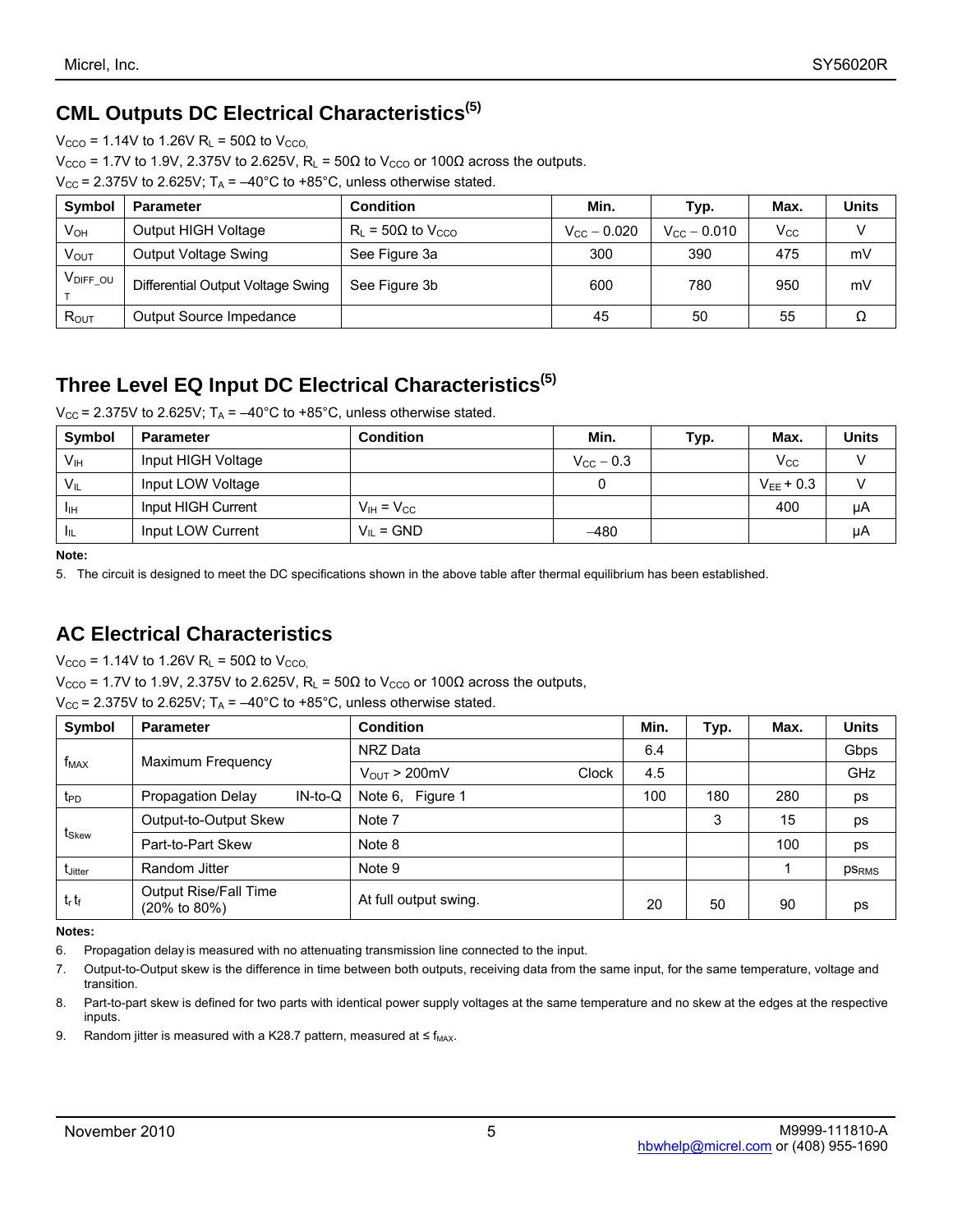### **Interface Applications**

For Input Interface Applications see Figures 4a-e and for CML Output Termination, see Figures 5a-d.

#### **CML Output Termination with VCCO 1.2V**

For VCCO of 1.2V, Figure 5a, terminate the output with 50Ω to 1.2V, DC coupled, not 100Ω differentially across the outputs.

If AC-coupling is used, Figure 5d, terminate into 50Ω to 1.2V before the coupling capacitor and then connect to a high value resistor to a reference voltage.

Do not AC-couple with internally terminated receiver. For example, 50Ω ANY-IN input. AC-coupling will offset the output voltage by 200mV and this offset voltage will be too low for proper driver operation. Any unused output pair needs to be terminated when VCCO is 1.2V, do not leave floating.

#### **CML Output Termination with VCCO 1.8V, 2.5V**

For VCCO of 1.8V, Figure 5a and Figure 5b, terminate either with 50 ohms to VCCO or 100 ohms differentially across the outputs. AC- or DC-coupling is fine. For best signal integrity, terminate any unused output pairs.

#### **Input Termination**

From 1.8V CML driver: Terminate input with VT tied to 1.8V. Don't terminate 100 ohms differentially.

From 2.5V CML driver: Terminate input with either VT tied to 2.5V or 100 ohms differentially.

The input cannot be DC-coupled from a 1.2V CML driver.

#### **Input AC-Coupling**

The SY56020R input can accept AC-coupling from any driver. Bypass VT with a 0.1µF low-ESR capacitor to VCC as shown in Figures 4c and 4d. VT has an internal high impedance resistor divider as shown in Figure 2a, to provide a bias voltage for AC-coupling.

# **Timing Diagrams**



**Figure 1. Propagation Delay** 

**Figure 1. Propagation Delay**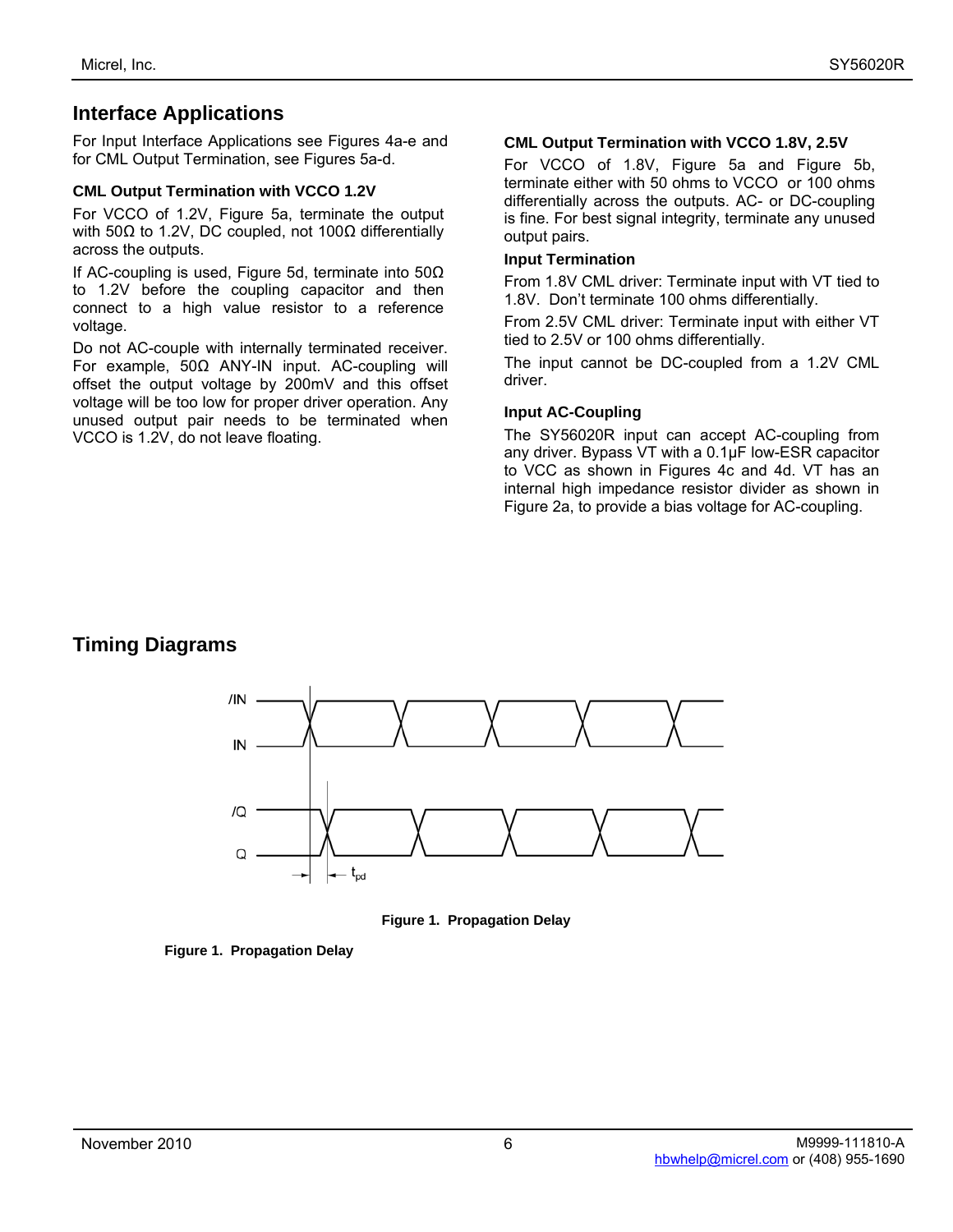# **Typical Characteristics**

 $V_{CC}$  = 2.5,  $V_{CCO}$  = 1.2V, GND = 0V, V<sub>IN</sub> = 400mV, R<sub>L</sub> = 50 $\Omega$  to 1.2V, Data Pattern:  $2^{23}$ -1, T<sub>A</sub> = 25°C, unless otherwise stated.



TIME (50ps/div.)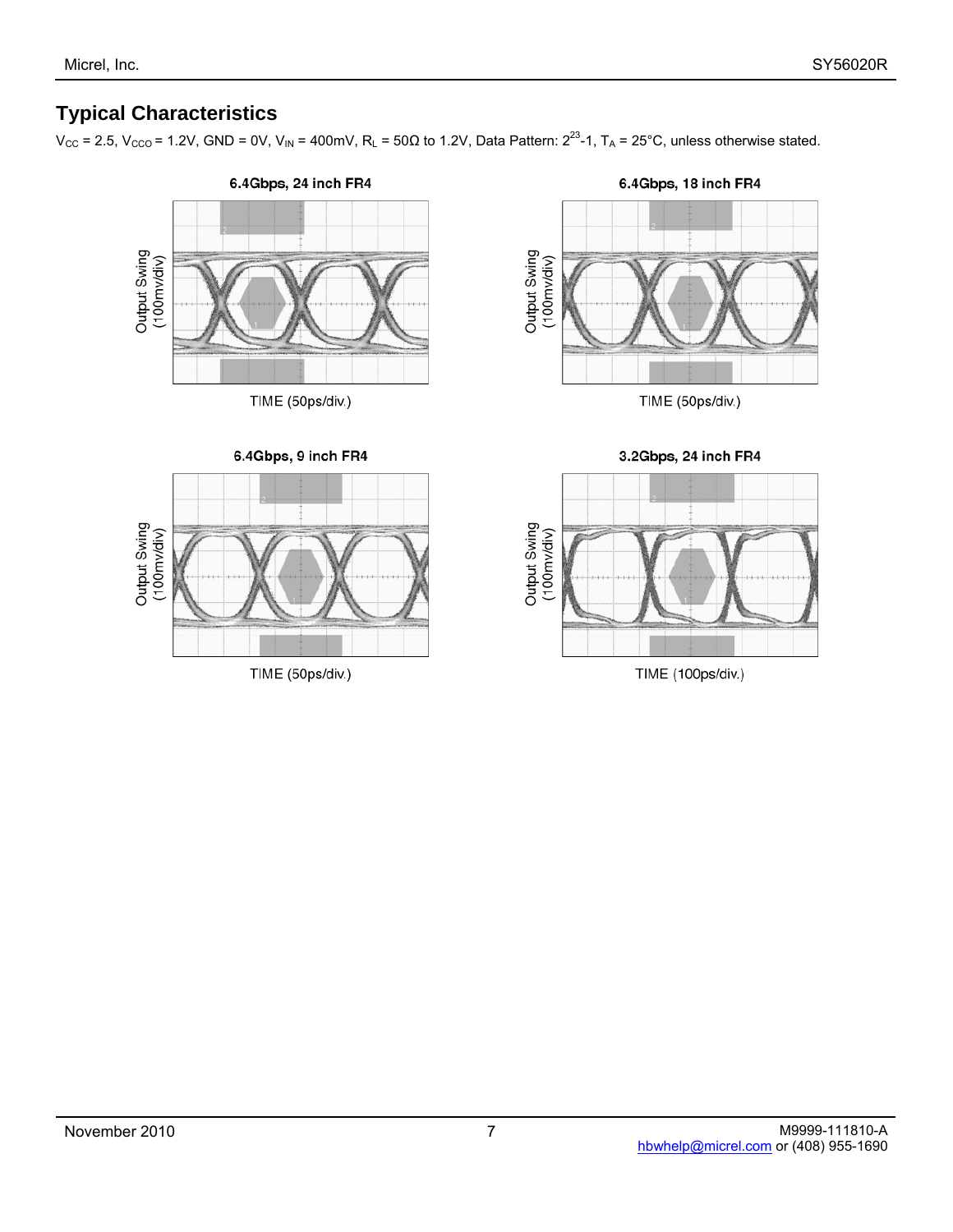### **Input and Output Stage**



Figure 2a. Simplified Differential Input Buffer **Figure 2b. Simplified CML Output Buffer** 

# **Single-Ended and Differential Swings**



**Figure 3a. Single-Ended Swing Community Community Regulary Properties Figure 3b. Differential Swing** 



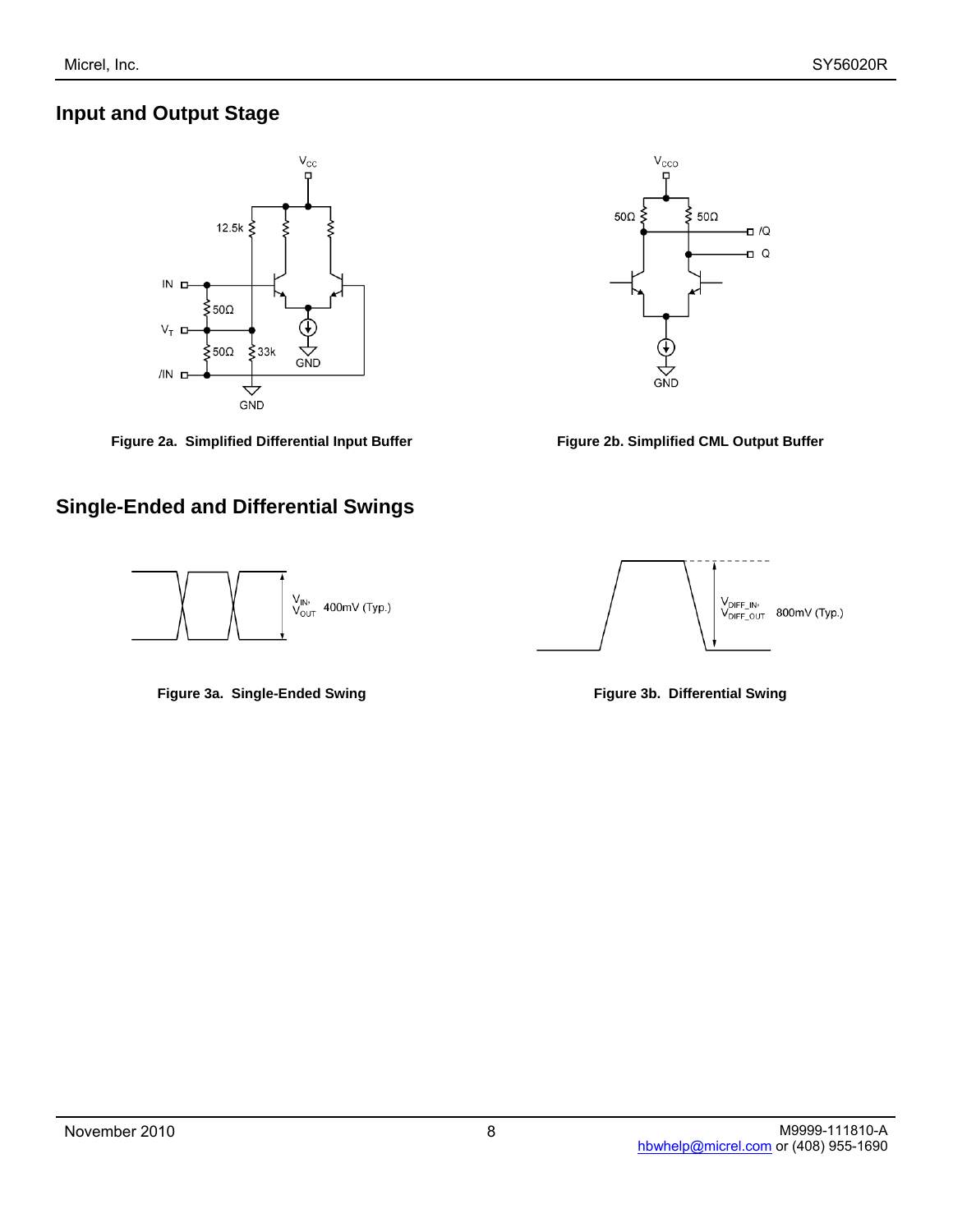# **Input Interface Applications**



**Figure 4a. CML Interface (DC-Coupled, 1.8V, 2.5V)**  *Option: May connect V<sub>T</sub> to V<sub>CC</sub>* 



**Figure 4b. CML Interface (DC-Coupled, 1.8V, 2.5V)** 



**Figure 4c. CML Interface (AC-Coupled)** 



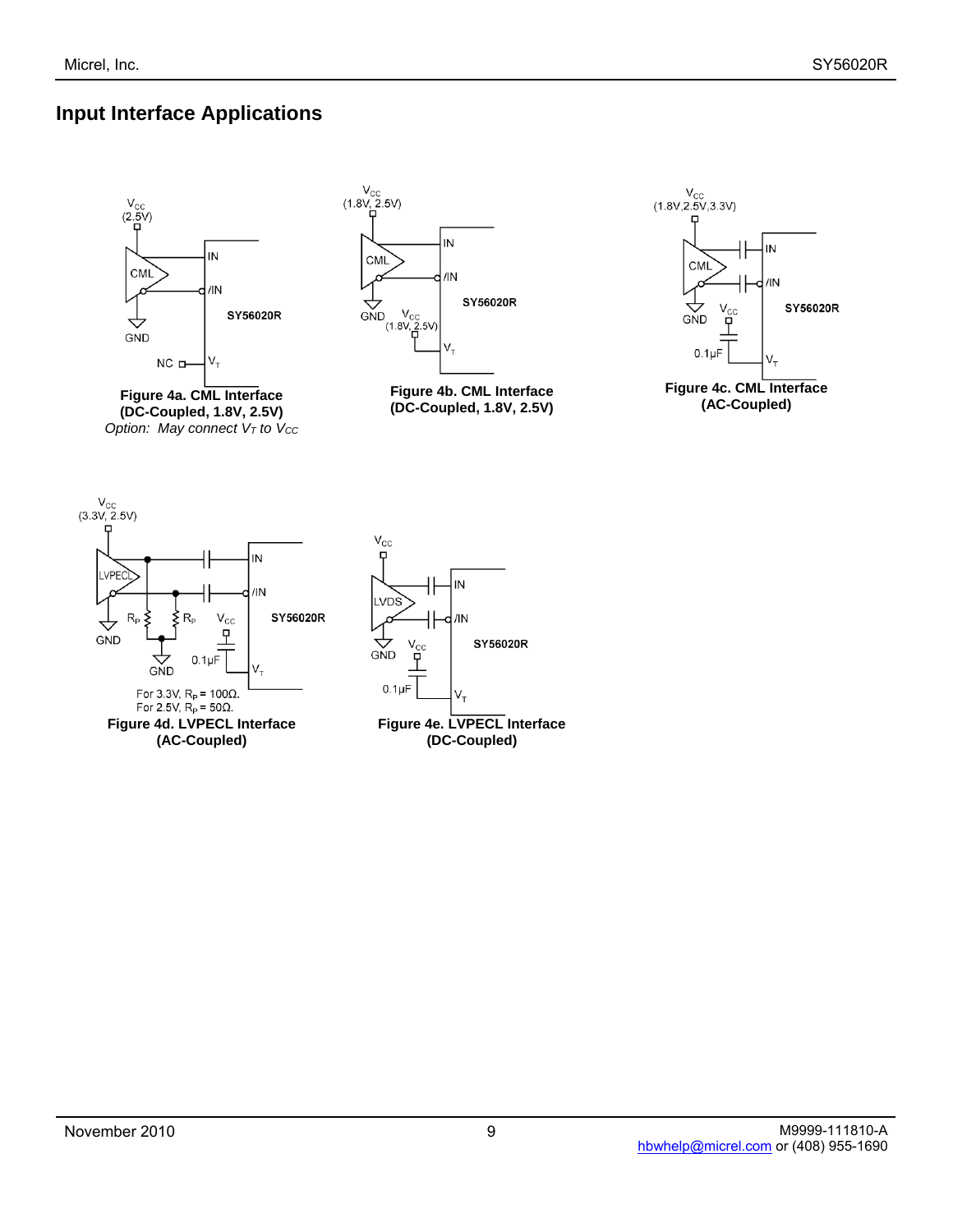# **CML Output Termination**



### **Related Product and Support Documents**

| <b>Part Number</b>   | Function                                                 | <b>Datasheet Link</b>                                                  |
|----------------------|----------------------------------------------------------|------------------------------------------------------------------------|
| <b>HBW Solutions</b> | New Products and<br><b>Termination Application Notes</b> | http://www.micrel.com/page.do?page=/product-info/as/HBWsolutions.shtml |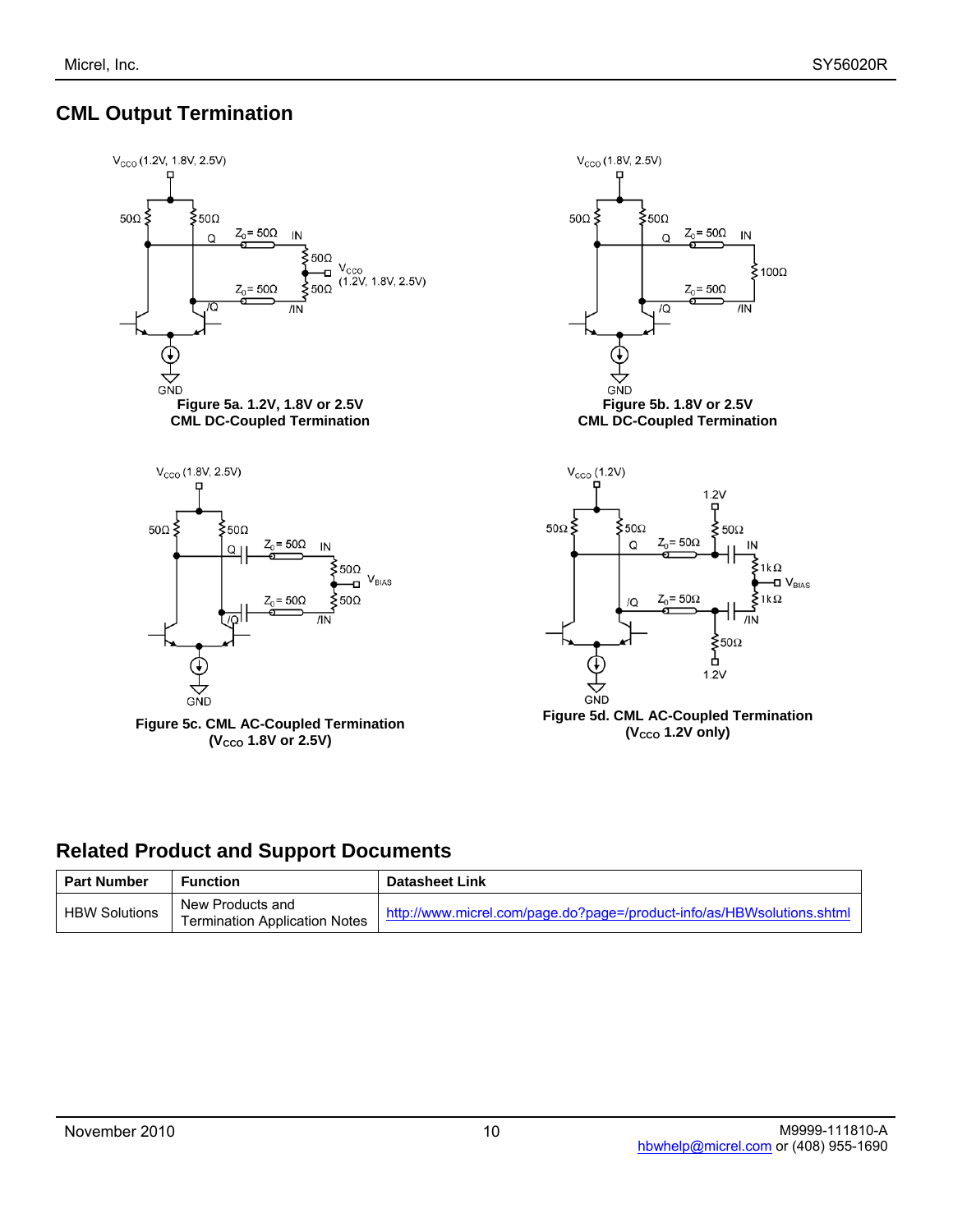# **Package Information**



#### **MICREL, INC. 2180 FORTUNE DRIVE SAN JOSE, CA 95131 USA**

TEL +1 (408) 944-0800 FAX +1 (408) 474-1000 WEB http://www.micrel.com

Micrel makes no representations or warranties with respect to the accuracy or completeness of the information furnished in this data sheet. This information is not intended as a warranty and Micrel does not assume responsibility for its use. Micrel reserves the right to change circuitry, specifications and descriptions at any time without notice. No license, whether express, implied, arising by estoppel or otherwise, to any intellectual property rights is granted by this document. Except as provided in Micrel's terms and conditions of sale for such products, Micrel assumes no liability whatsoever, and Micrel disclaims any express or implied warranty relating to the sale and/or use of Micrel products including liability or warranties relating to fitness for a particular purpose, merchantability, or infringement of any patent, copyright or other intellectual property right

Micrel Products are not designed or authorized for use as components in life support appliances, devices or systems where malfunction of a product can reasonably be expected to result in personal injury. Life support devices or systems are devices or systems that (a) are intended for surgical implant into the body or (b) support or sustain life, and whose failure to perform can be reasonably expected to result in a significant injury to the user. A Purchaser's use or sale of Micrel Products for use in life support appliances, devices or systems is a Purchaser's own risk and Purchaser agrees to fully indemnify Micrel for any damages resulting from such use or sale.

© 2008 Micrel, Incorporated.